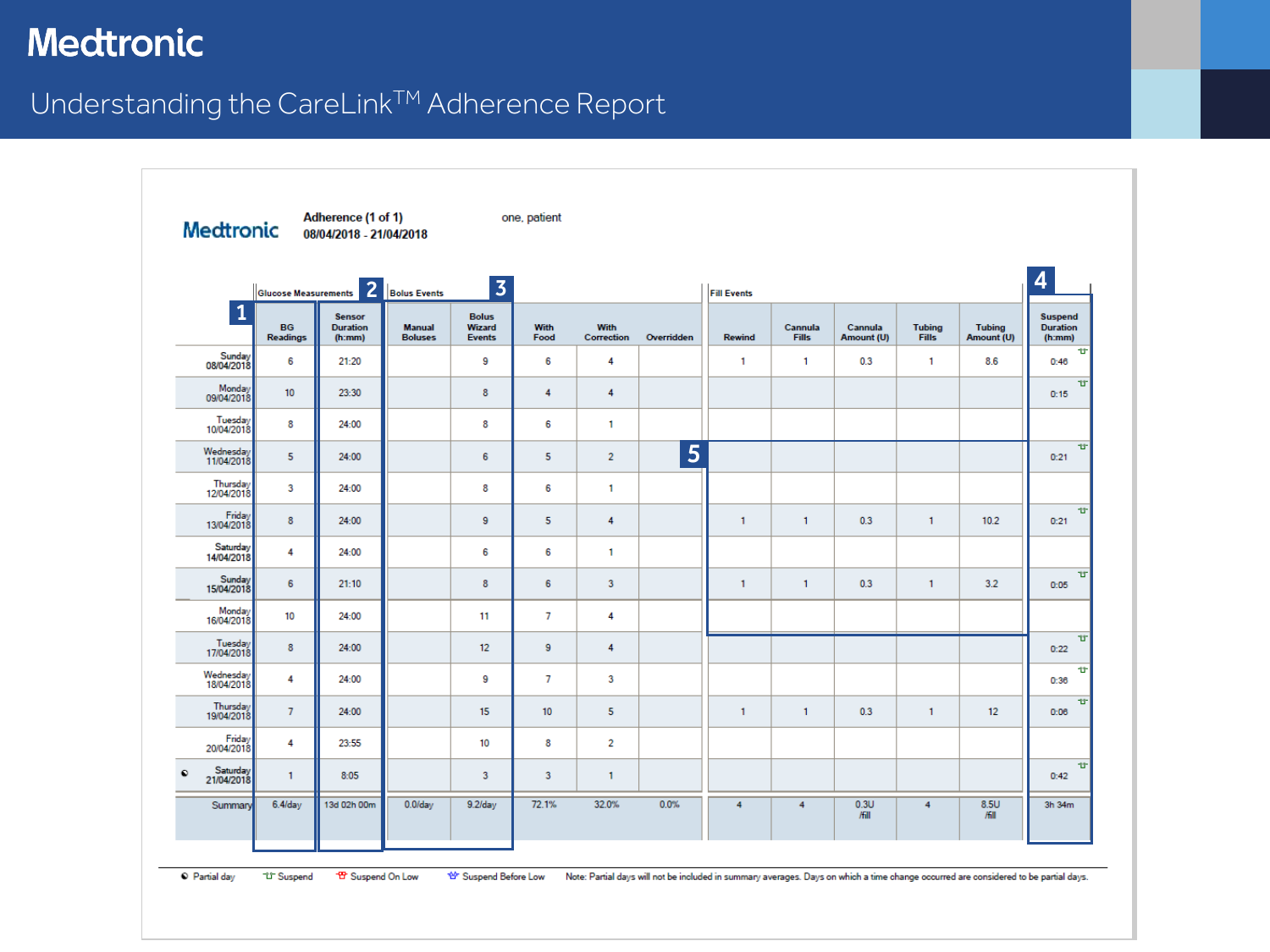#### Understanding the CareLink™ Adherence Report



<sup>12</sup> Suspend 音 Suspend On Low ₩ Suspend Before Low Note: Partial days will not be included in summary averages. Days on which a time change occurred are considered to be partial days.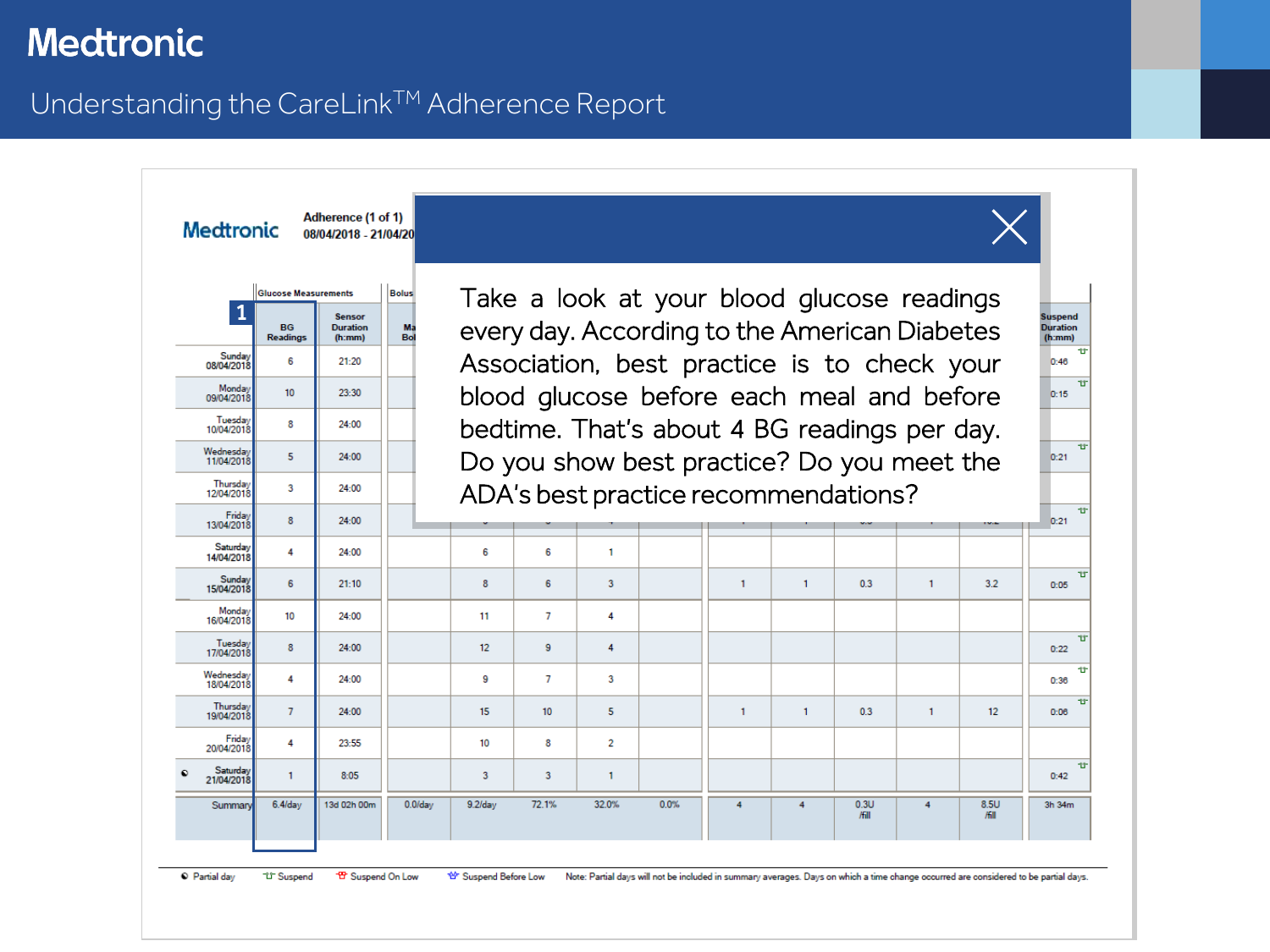## <span id="page-2-0"></span>Understanding the CareLink™ Adherence Report

| <b>Medtronic</b>        |                                                      | 08/04/2018 - 21/04/2018<br>$\overline{2}$  |                                                  |    |          |   |                                                                                    |              |              |     |              |      |                         |
|-------------------------|------------------------------------------------------|--------------------------------------------|--------------------------------------------------|----|----------|---|------------------------------------------------------------------------------------|--------------|--------------|-----|--------------|------|-------------------------|
|                         | <b>Glucose Measurements</b><br><b>BG</b><br>Readings | <b>Sensor</b><br><b>Duration</b><br>(h:mm) | <b>Bolus Eve</b><br><b>Manu</b><br><b>Boluse</b> |    |          |   | If you are wearing a Continuous Glucose<br>Monitor (CGM), knowing your sensor wear |              |              |     |              |      | spend<br>ration<br>:mm) |
| Sunday<br>08/04/2018    | 6                                                    | 21:20                                      |                                                  |    |          |   | duration is beneficial in managing tight glucose                                   |              |              |     |              |      | 1.46                    |
| Monday<br>09/04/2018    | 10 <sup>10</sup>                                     | 23:30                                      |                                                  |    |          |   |                                                                                    |              |              |     |              |      | 1:15                    |
| Tuesday<br>10/04/2018   | 8                                                    | 24:00                                      |                                                  |    | control. |   |                                                                                    |              |              |     |              |      |                         |
| Wednesday<br>11/04/2018 | 5                                                    | 24:00                                      |                                                  |    |          |   | Maintaining 24:00 hours of wear is ideal.                                          |              |              |     |              |      | 1:21                    |
| Thursday<br>12/04/2018  | 3                                                    | 24:00                                      |                                                  | 8  | 6        |   |                                                                                    |              |              |     |              |      |                         |
| Friday<br>13/04/2018    | 8                                                    | 24:00                                      |                                                  | 9  | 5        | 4 |                                                                                    | $\mathbf{1}$ | 1            | 0.3 | $\mathbf{1}$ | 10.2 | 0:21                    |
| Saturday<br>14/04/2018  | 4                                                    | 24:00                                      |                                                  | 6  | 6        | 1 |                                                                                    |              |              |     |              |      |                         |
| Sunday<br>15/04/2018    | 6                                                    | 21:10                                      |                                                  | 8  | 6        | 3 |                                                                                    | $\mathbf{1}$ | $\mathbf{1}$ | 0.3 | $\mathbf{1}$ | 3.2  | 0:05                    |
| Monday<br>16/04/2018    | 10                                                   | 24:00                                      |                                                  | 11 | 7        | 4 |                                                                                    |              |              |     |              |      |                         |
| Tuesday<br>17/04/2018   | 8                                                    | 24:00                                      |                                                  | 12 | 9        | 4 |                                                                                    |              |              |     |              |      | 0:22                    |
| Wednesday<br>18/04/2018 | 4                                                    | 24:00                                      |                                                  | 9  | 7        | 3 |                                                                                    |              |              |     |              |      | 0:36                    |
| Thursday<br>19/04/2018  | $\mathcal{I}$                                        | 24:00                                      |                                                  | 15 | 10       | 5 |                                                                                    | $\mathbf{1}$ | $\mathbf{1}$ | 0.3 | 1            | 12   | 0:06                    |
| Friday<br>20/04/2018    | 4                                                    | 23:55                                      |                                                  | 10 | 8        | 2 |                                                                                    |              |              |     |              |      |                         |
| Saturday                | $\mathbf{1}$                                         | 8:05                                       |                                                  | 3  | 3        | 1 |                                                                                    |              |              |     |              |      | 0:42                    |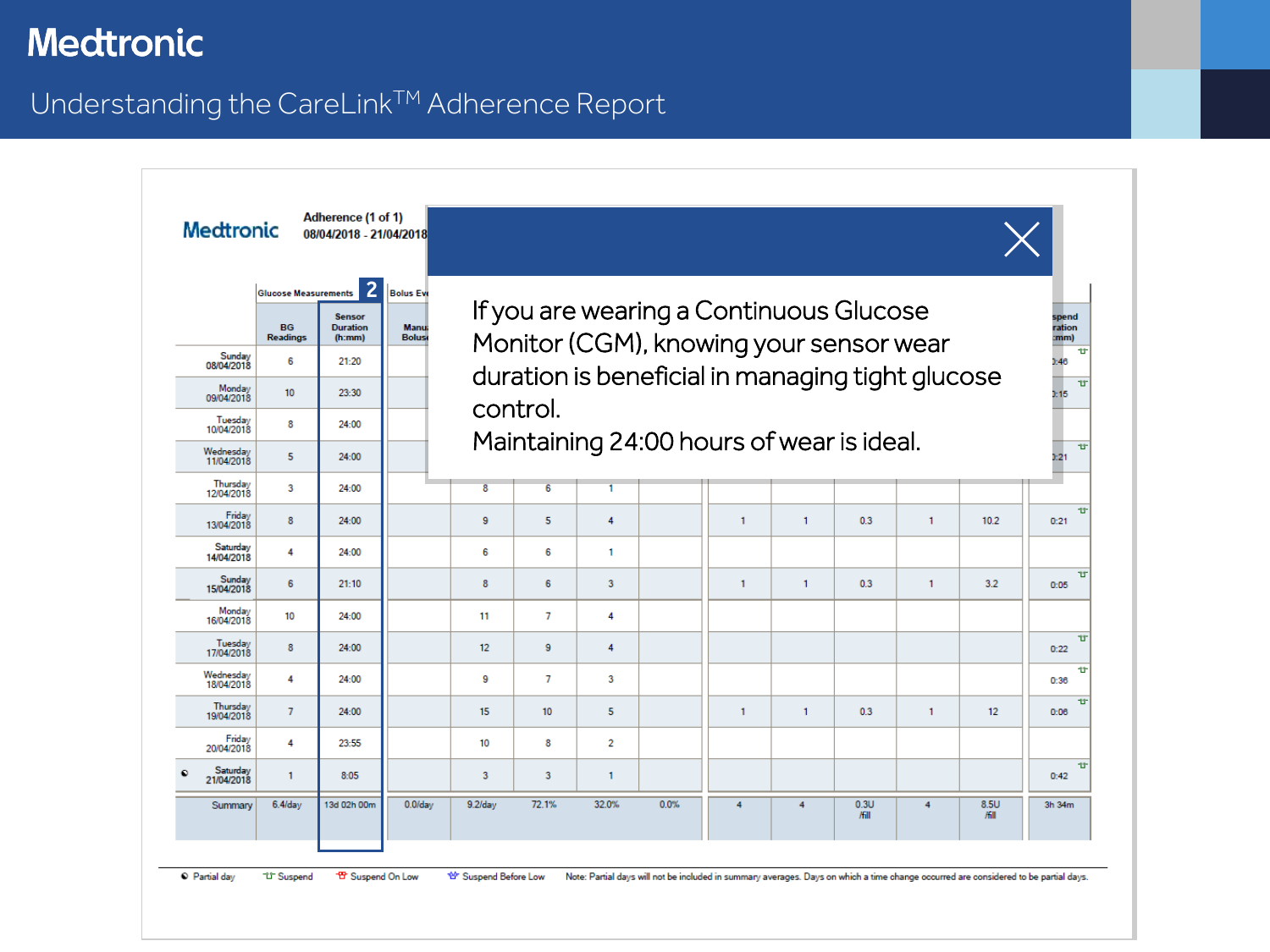#### Understanding the CareLink™ Adherence Report

Adherence (1 of 1) one, patient Medtronic 08/04/2018 - 21/04/2018 3 **Bolus Events Glucose Measurements Bolus Sensor BG Duration** Manual **Wizard Readings**  $(h:mm)$ **Boluses Events** Sunday 6 9 21:20 08/04/2018 Monday  $10<sub>10</sub>$ 23:30 8 09/04/2018 Tuesday 8 8 24:00 10/04/2018 Wednesday  $5<sup>1</sup>$ 6 24:00 11/04/2018 Thursday<br>12/04/2018  $\mathbf{3}$ 24:00 8 Friday<br>13/04/2018 8 24:00 9 Saturday 4 24:00 6 14/04/2018 Sunday<br>15/04/2018 6  $21:10$ 8 Monday  $10<sup>10</sup>$  $24.00$ 11

Take a look at your Manual bolus (giving a set amount of insulin) vs Bolus WizardTM Events. It is recommended you use the Bolus Wizard calculator when taking insulin for food and correcting high blood glucose readings. Using the bolus calculator benefits both you and your HCP in making easier adjustments in your pump settings. Manual boluses should be used only after discussions with your HCP.

| 16/04/2018              | $\sim$         | -----       |            | . .        | . .   |       |         |   |   |               |   |               |           |  |
|-------------------------|----------------|-------------|------------|------------|-------|-------|---------|---|---|---------------|---|---------------|-----------|--|
| Tuesday<br>17/04/2018   | 8              | 24:00       |            | 12         | 9     | 4     |         |   |   |               |   |               | 廿<br>0:22 |  |
| Wednesday<br>18/04/2018 | 4              | 24:00       |            | 9          | v     | 3     |         |   |   |               |   |               | 世<br>0:36 |  |
| Thursday<br>19/04/2018  | $\overline{7}$ | 24:00       |            | 15         | 10    | 5     |         |   |   | 0.3           |   | 12            | T<br>0:06 |  |
| Friday<br>20/04/2018    | 4              | 23:55       |            | 10         | 8     | 2     |         |   |   |               |   |               |           |  |
| Saturday<br>21/04/2018  |                | 8:05        |            | 3          | 3     |       |         |   |   |               |   |               | 世<br>0:42 |  |
| Summary                 | $6.4$ /day     | 13d 02h 00m | $0.0$ /day | $9.2$ /day | 72.1% | 32.0% | $0.0\%$ | 4 | 4 | 0.3U<br>/fill | 4 | 8.5U<br>/fill | 3h 34m    |  |
|                         |                |             |            |            |       |       |         |   |   |               |   |               |           |  |

<sup>O</sup> Partial day 音 Suspend On Low <sup>1</sup><sup>1</sup> Suspend \*\* Suspend Before Low Note: Partial days will not be included in summary averages. Days on which a time change occurred are considered to be partial days.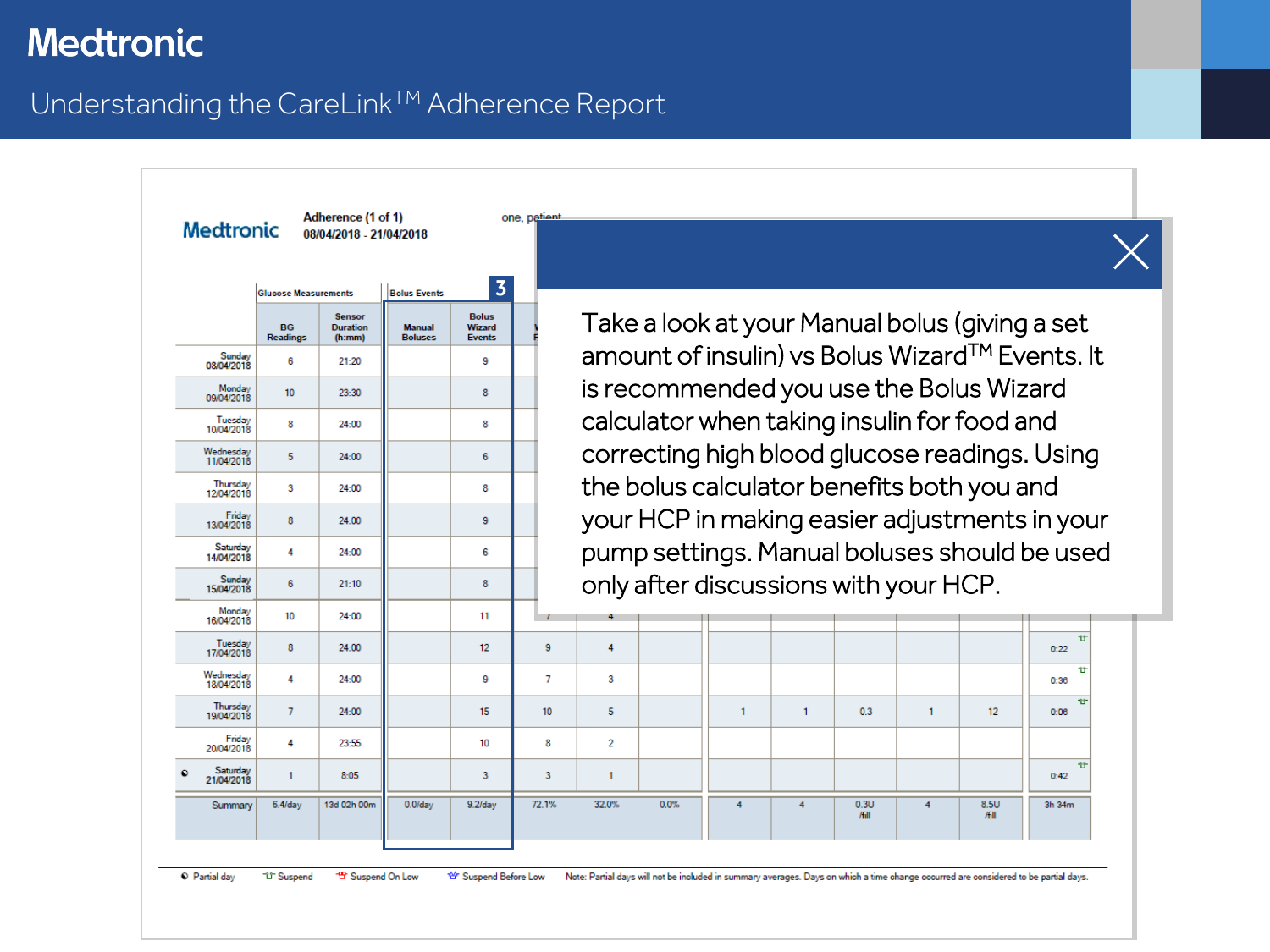## <span id="page-4-0"></span>Understanding the CareLink™ Adherence Report

|                         |                              |                                 | Adherence (1 of 1)<br>one patient                   |                   |                                             |
|-------------------------|------------------------------|---------------------------------|-----------------------------------------------------|-------------------|---------------------------------------------|
| <b>Medtronic</b>        |                              | 08/04/2018                      |                                                     |                   |                                             |
|                         |                              |                                 |                                                     |                   |                                             |
|                         | <b>Glucose Measurements</b>  |                                 |                                                     |                   |                                             |
|                         | <b>BG</b><br><b>Readings</b> | <b>Sens</b><br>Durati<br>(h:nn) | Be sure not to manually suspend your pump -28       | ubing<br>ount (U) | <b>Suspend</b><br><b>Duration</b><br>(h:mm) |
| Sunday<br>08/04/2018    | 6                            | 21:2                            | for more than 1:00 hour unless advised by your      | 8.6               | 0:46                                        |
| Monday<br>09/04/2018    | 10 <sup>10</sup>             | 23:3                            | HCP. Reasons to manually suspend your pump          |                   | 0:15                                        |
| Tuesday<br>10/04/2018   | 8                            | 24:0                            | are commonly done for showering and water           |                   |                                             |
| Wednesdav<br>11/04/2018 | 5                            | 24:0                            | activities.                                         |                   | 0:21                                        |
| Thursday<br>12/04/2018  | 3                            | 24:0                            |                                                     |                   |                                             |
| Friday<br>13/04/2018    | 8                            | 24:0                            | If you notice your pump suspended and you           | 10.2              | 0:21                                        |
| Saturday<br>14/04/2018  | 4                            | 24:0                            | have a Suspend on Low <sup>2</sup> there was a time |                   |                                             |
| Sunday<br>15/04/2018    | 6                            | 21:11                           | when your SG levels were low and your pump          | 3.2               | 0:05                                        |
| Monday<br>16/04/2018    | 10                           | 24:00                           | had to suspend your basal insulin. A                |                   |                                             |
| Tuesday<br>17/04/2018   | 8                            | 24:0                            | SmartGuard <sup>™</sup> Suspend event can last a    |                   | 0:22                                        |
| Wednesday<br>18/04/2018 | 4                            | 24:00                           | maximum of 2 hours. If there are frequent           |                   | 0:36                                        |
| Thursday<br>19/04/2018  | 7                            | 24:0                            | occurrences of Threshold Suspend events, be         | 12                | 0:06                                        |
| Friday<br>20/04/2018    | 4                            | 23:5                            | sure to consult with your healthcare provider       |                   |                                             |
| Saturday<br>21/04/2018  | 1                            | 8:05                            | for possible changes to your basal rates.           |                   | 0.42                                        |
| Summary                 | $6.4$ /day                   | 13d 02h                         |                                                     | 8.5U              | 3h 34m                                      |

Partial day **<sup>12</sup> Suspend** <sup>-19</sup> Suspend On Low 曾 Suspend Before Low Note: Partial days will not be included in summary averages. Days on which a time change occurred are considered to be partial days.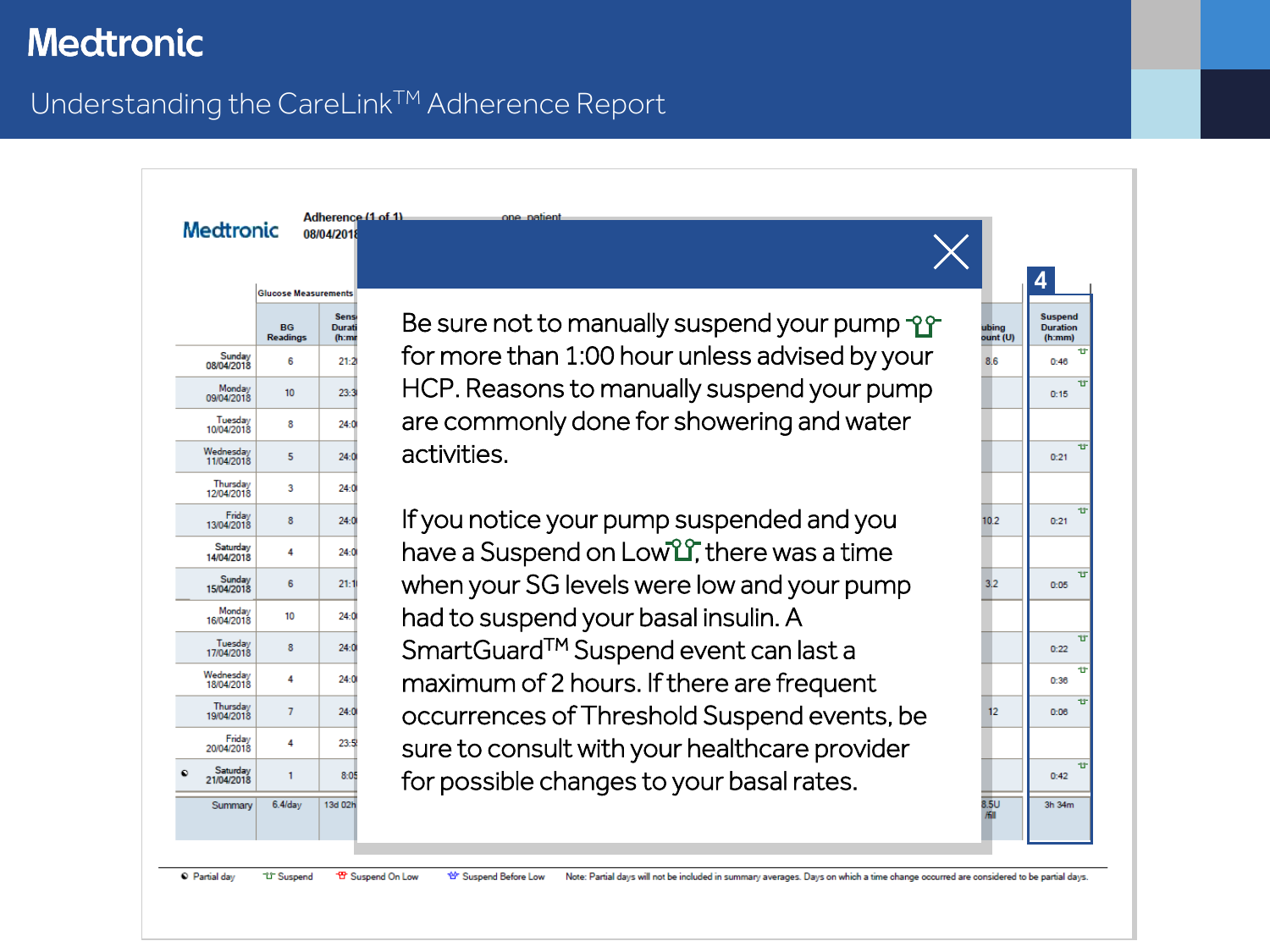<span id="page-5-0"></span>Understanding the CareLink™ Adherence Report